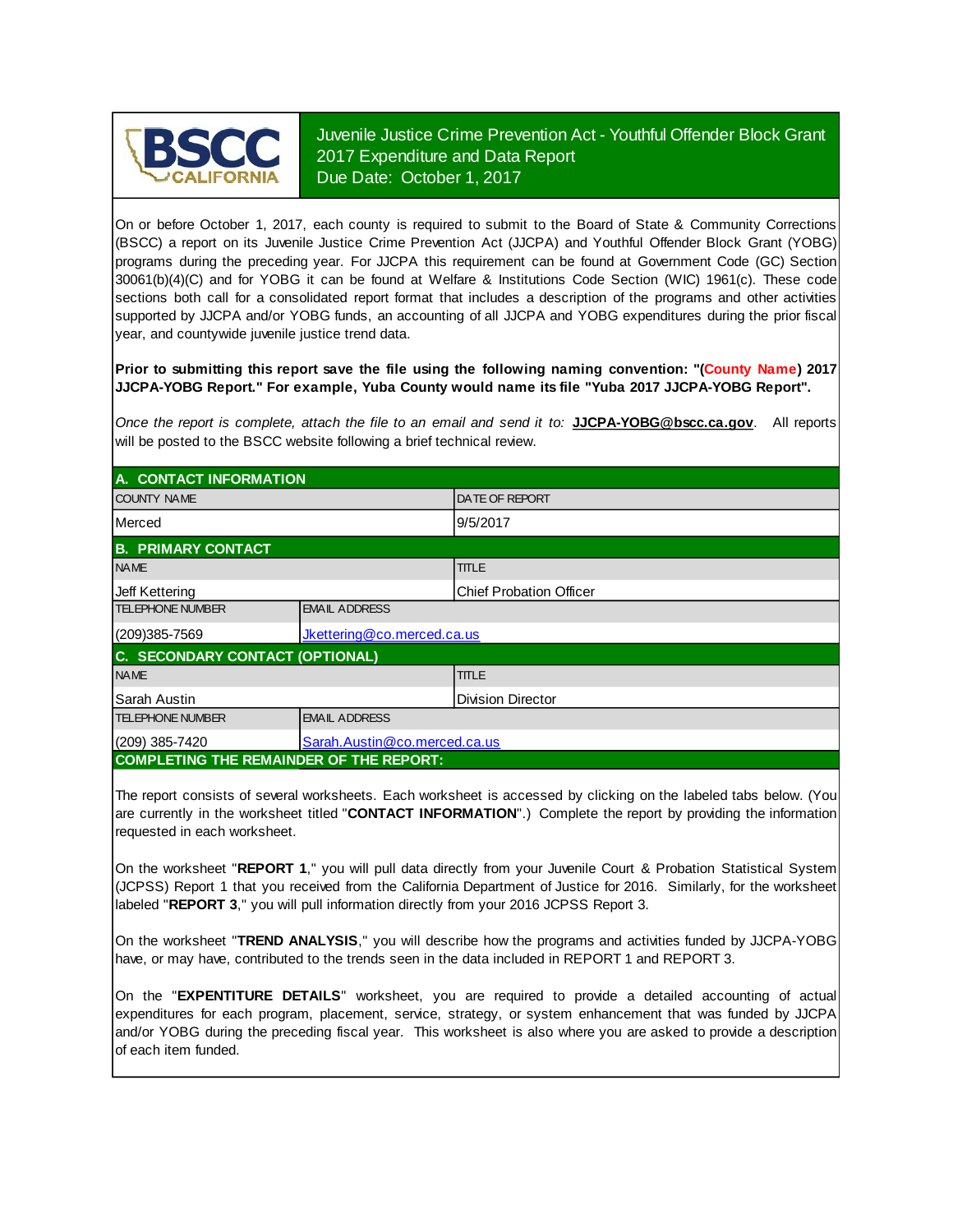### **Race/Ethnic Group (OPTIONAL)** Asian 136  **672 Hispanic** Female 499 87 60 1 **COUNTYWIDE JUVENILE JUSTICE DATA for:** *Merced* **White Black** Diversions **(1)** 20 Petitions Filed (2) 466 **TOTAL** 536 *In the blank boxes below, enter the data from your Report 1 received from DOJ as titled below:* **Probation Department Disposition Referrals of Juveniles to Probation Departments for Delinquent Acts, January 1 - December 31, 2016 Age by Referral Type, Gender, Race/Ethnic Group, Referral Source, Detention, Prosecutor Action, and Probation Department Disposition Report 1 Gender (OPTIONAL) Male**

**TOTAL**

-

 23  **672**

2

*(1)* Diversions **The data elements listed below are required by GC Section 30061(6)(4)(C)(IV) and WIC Section 196(C)(3).**

Indian **Unknown** 

Pacific Islander

*(2)* Petitions Filed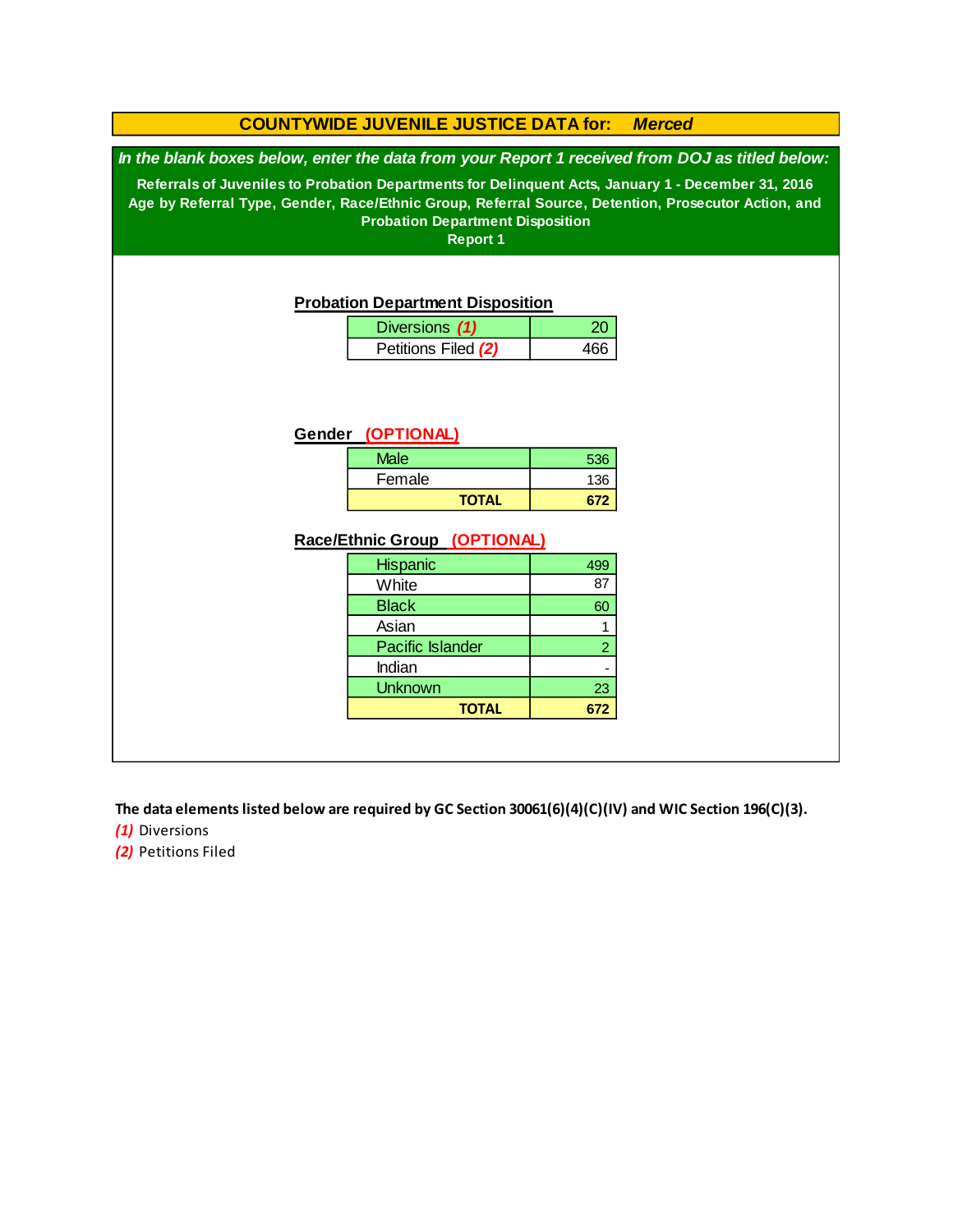| <b>COUNTYWIDE JUVENILE JUSTICE DATA for:</b><br><b>Merced</b>                                                                                                                                                                                                                                                                                   |                                 |                  |                          |  |  |  |
|-------------------------------------------------------------------------------------------------------------------------------------------------------------------------------------------------------------------------------------------------------------------------------------------------------------------------------------------------|---------------------------------|------------------|--------------------------|--|--|--|
| In the blank boxes below, enter the data from your Report 3 received from DOJ as titled below:<br>Juvenile Court Dispositions Resulting From Petitions for Delinquesnt Acts, January 1 - December 31, 2016<br>Age by Petition Type, Sex, Race/Ethnic Group, Defense Representation, Court Disposition and Wardship Placement<br><b>Report 3</b> |                                 |                  |                          |  |  |  |
| <b>Petition Type</b>                                                                                                                                                                                                                                                                                                                            |                                 |                  |                          |  |  |  |
|                                                                                                                                                                                                                                                                                                                                                 | <b>New</b>                      |                  | 165                      |  |  |  |
|                                                                                                                                                                                                                                                                                                                                                 | Subsequent (6)                  |                  | 301                      |  |  |  |
|                                                                                                                                                                                                                                                                                                                                                 |                                 | <b>TOTAL (2)</b> | 466                      |  |  |  |
| <b>Court Disposition</b>                                                                                                                                                                                                                                                                                                                        |                                 |                  |                          |  |  |  |
|                                                                                                                                                                                                                                                                                                                                                 | Informal Probation (3)          |                  |                          |  |  |  |
|                                                                                                                                                                                                                                                                                                                                                 | Non-Ward Probation (3)          |                  | 32                       |  |  |  |
|                                                                                                                                                                                                                                                                                                                                                 | Wardship Probation (3)          |                  | 333                      |  |  |  |
|                                                                                                                                                                                                                                                                                                                                                 | Diversion (1)                   |                  | $\overline{\phantom{a}}$ |  |  |  |
|                                                                                                                                                                                                                                                                                                                                                 | Deferred Entry of Judgement (1) |                  | 46                       |  |  |  |
|                                                                                                                                                                                                                                                                                                                                                 | <b>Wardship Placements</b>      |                  |                          |  |  |  |
|                                                                                                                                                                                                                                                                                                                                                 | Own/Relative's Home (4)         |                  | 328                      |  |  |  |
|                                                                                                                                                                                                                                                                                                                                                 | Non-Secure County Facility (4)  |                  | 1                        |  |  |  |
|                                                                                                                                                                                                                                                                                                                                                 | Secure County Facility (5)      |                  |                          |  |  |  |
|                                                                                                                                                                                                                                                                                                                                                 | Other Public Facility (4)       |                  |                          |  |  |  |
|                                                                                                                                                                                                                                                                                                                                                 | Other Private Facillity (4)     |                  |                          |  |  |  |
|                                                                                                                                                                                                                                                                                                                                                 | Other $(4)$                     |                  |                          |  |  |  |
|                                                                                                                                                                                                                                                                                                                                                 | California Youth Authority (5)  | 4                |                          |  |  |  |
|                                                                                                                                                                                                                                                                                                                                                 | <b>TOTAL</b>                    | 333              |                          |  |  |  |
|                                                                                                                                                                                                                                                                                                                                                 | <b>Subsequent Actions</b>       |                  |                          |  |  |  |
| Technical Violations (7)<br>1.                                                                                                                                                                                                                                                                                                                  |                                 |                  |                          |  |  |  |
| Sex (OPTIONAL)                                                                                                                                                                                                                                                                                                                                  |                                 |                  |                          |  |  |  |
|                                                                                                                                                                                                                                                                                                                                                 | <b>Male</b>                     |                  | 376                      |  |  |  |
|                                                                                                                                                                                                                                                                                                                                                 | Female                          |                  | 90                       |  |  |  |
|                                                                                                                                                                                                                                                                                                                                                 |                                 | <b>TOTAL</b>     | 466                      |  |  |  |
| Race/Ethnic Group (OPTIONAL)                                                                                                                                                                                                                                                                                                                    |                                 |                  |                          |  |  |  |
|                                                                                                                                                                                                                                                                                                                                                 | Hispanic                        |                  | 355                      |  |  |  |
|                                                                                                                                                                                                                                                                                                                                                 | White                           |                  | 51                       |  |  |  |
|                                                                                                                                                                                                                                                                                                                                                 | <b>Black</b>                    |                  | 47                       |  |  |  |
|                                                                                                                                                                                                                                                                                                                                                 | Asian                           |                  | $\overline{\phantom{a}}$ |  |  |  |
|                                                                                                                                                                                                                                                                                                                                                 | Pacific Islander                |                  | $\overline{2}$           |  |  |  |
|                                                                                                                                                                                                                                                                                                                                                 | Indian                          |                  |                          |  |  |  |
| <b>Unknown</b><br>11                                                                                                                                                                                                                                                                                                                            |                                 |                  |                          |  |  |  |
|                                                                                                                                                                                                                                                                                                                                                 |                                 | <b>TOTAL</b>     | 466                      |  |  |  |
|                                                                                                                                                                                                                                                                                                                                                 |                                 |                  |                          |  |  |  |

**The data elements listed below are required by GC Section 30061(6)(4)(C)(IV) and WIC Section 196(C)(3).**

*(1)* Diversions

*(2)* Petitions Filed

*(3)* Petitions Sustained

*(4)* Placements

*(5)* Incarcerations

- *(6)* Subsequent Petitions
- *(7)* Probation Violations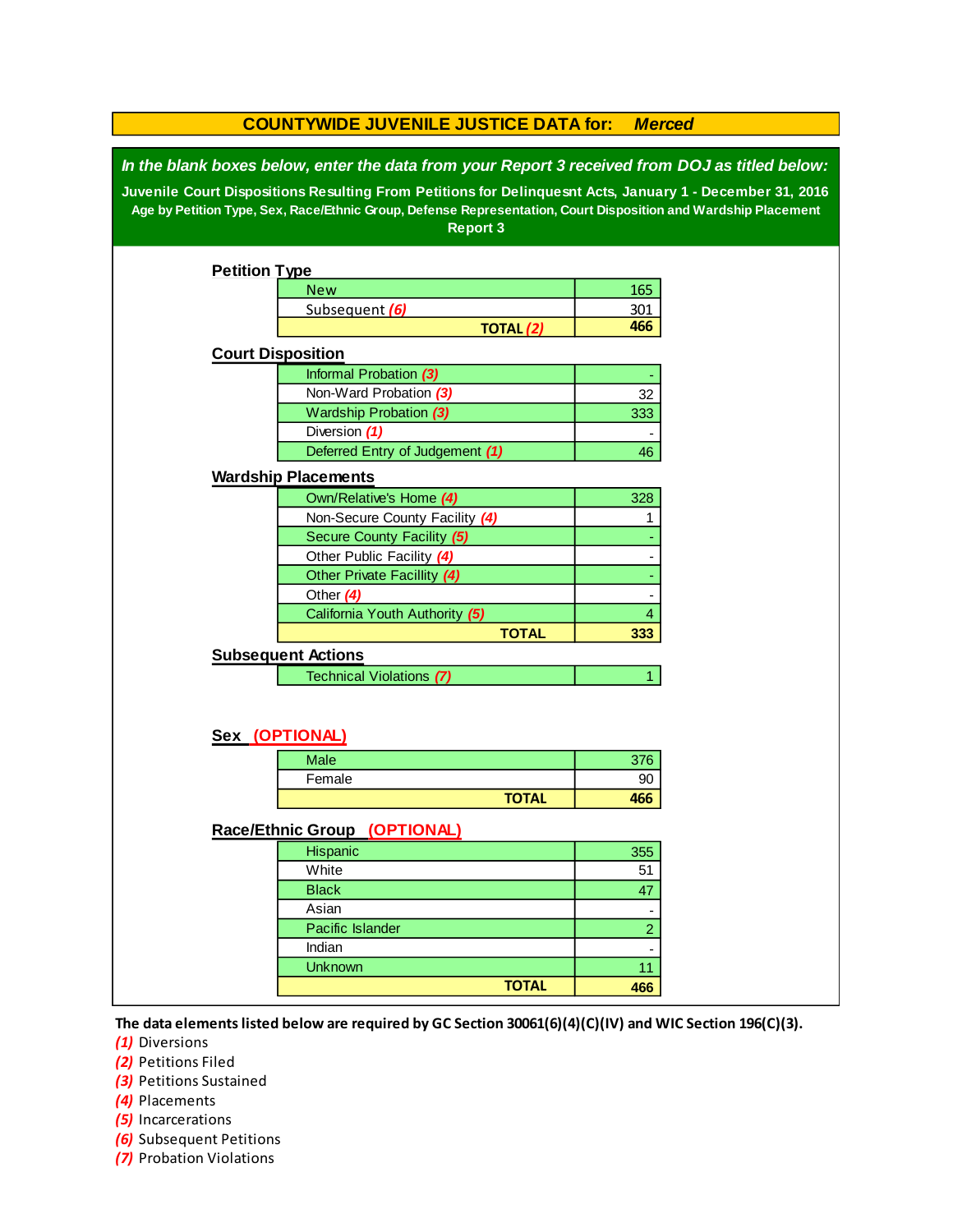# **COUNTYWIDE JUVENILE JUSTICE DATA for:** *Merced* **TOTAL 1,177 Gender (OPTIONAL)** Felony Arrests 254 Misdemeanor Arrests *In the blank boxes below, enter your juvenile arrest data from last year. Arrest data by county can be found at:* **https://openjustice.doj.ca.gov/crime-statistics/arrests**  442 Status Arrests **Arrests 1988 Arrests**

| <b>Male</b> |              | 847  |
|-------------|--------------|------|
| Female      |              | ววก  |
|             | <b>TOTAL</b> | 1,17 |

## **Race/Ethnic Group (OPTIONAL)**

| <b>Black</b> | 157   |
|--------------|-------|
| White        | 203   |
| Hispanic     | 786   |
| Other        | 31    |
| <b>TOTAL</b> | 1,177 |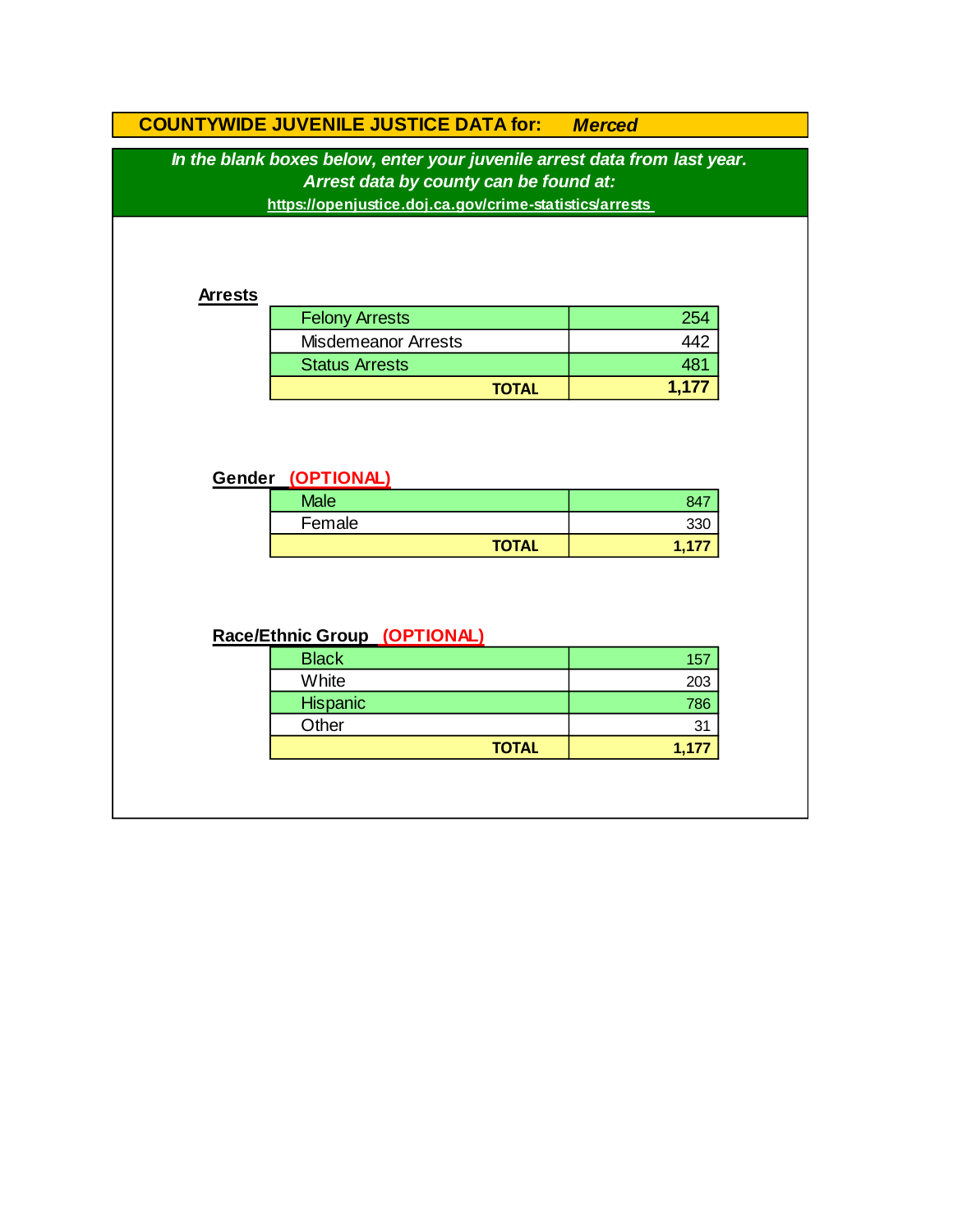## **ANALYSIS OF COUNTYWIDE TREND DATA for:** *Merced*

#### **Government Code Section 30061(b)(4(C)(iv) & WIC 1961(c)(3)**

Provide <sup>a</sup> summary description or analysis, based on available information, of how the programs, placements, services, strategies or system enhancements funded by JJCPA-YOBG have, or may have, contributed to, or influenced, the juvenile justice data trends identified in this report.

The Merced County Juvenile Services Division has expanded services through several initiatives and continues to work to develop practices that align with Evidence Base Practices (EBP). Data collection has shown fewer youth are being placed on formal probation and fewer violations are being filed in juvenile court. The department has put significant focus on training staff both evidence based practices and officer safety skills. Much of the success of turning troubled youth around and keeping the community safe can be attributed to our hard-working, well trained and dedicated staff.

The Juvenile Services Division oversees all juvenile matters referred to the Probation Department by other law enforcement agencies in Merced County. Juvenile Court Intake staff process hundreds of referrals from law enforcement agencies for youths alleged to have committed law violations, those who are beyond parental control, curfew violators, truants or runaways. A determination is made whether the youthful offenders will be referred to the Juvenile Court for prosecution, placed on informal probation, diverted or reprimanded with the case closed. A deputy district attorney assigned to the Juvenile Services Division determines charges to file. The juvenile court investigators are responsible for compiling dispositional reports for the court. For many first time offenders, a face-to-face interview is conducted along with their families. Support and guidance for parents is given in the form of a referral to parenting education classes and other community based resources. In some cases the youth may be referred to informal probation services for a period of six months.

The Juvenile Services Division has employed programs for juvenile offenders designed to address dynamic needs to modify the behavior of those who rate moderate-to-high risk. Officers have been certified to employ cognitive behavior curriculum Thinking for a Change. The JJCPA program has improved how we address rates of a recidivism, incarceration, restitution, and community service, as well as continue to address school attendance and academic achievement. Currently, the Juvenile Field Services Unit consists of seven (7) Deputy Probation Officers and one (1) Supervising Probation Officer who work in partnership with various lawenforcement and community service agencies in the supervision of juvenile high-risk, moderate-risk, and low risk offenders. The average caseload size of aforementioned caseloads is approximately 15 cases.

Merced County operates a 60 bed camp program, the Bear Creek Academy (BCA). 30 beds are dedicated to the Long Term and Youth Treatment Programs. The BCA programs are point-based with up to five phases. The program period is one to two years, depending on which program is utilized. Program elements include vocational education, alcohol and drug education, mental health counseling, cognitive and life skills development. Participants will eventually earn home visits that will include GPS services. The final phase of the program will include aftercare to effectively transition youth into the community once released from the facility. A re-entry plan will be developed for each participant. Case management will be provided by an assigned probation officer, to ensure adherence to the re-entry plan. The BCA program consists of two Deputy Probation Officers who are funded by YOBG. The officers assigned to the BCA participate in the Review Board for youth who are assigned to the BCA Program. The Review Board consists of two Deputy Probation Officers, a Supervising Juvenile Institutions Officer and a Program Manager. The group meets weekly to discuss and review all academy movement and disciplinary actions that resulted in loss of points in the academy. The Review Board will convene a special hearing if the regular board meeting is not within 48 hours, excluding weekends and holidays. The Review Board will consider return to custody and the length of stay and the conditions under which the youth will be released to the After Care Phase.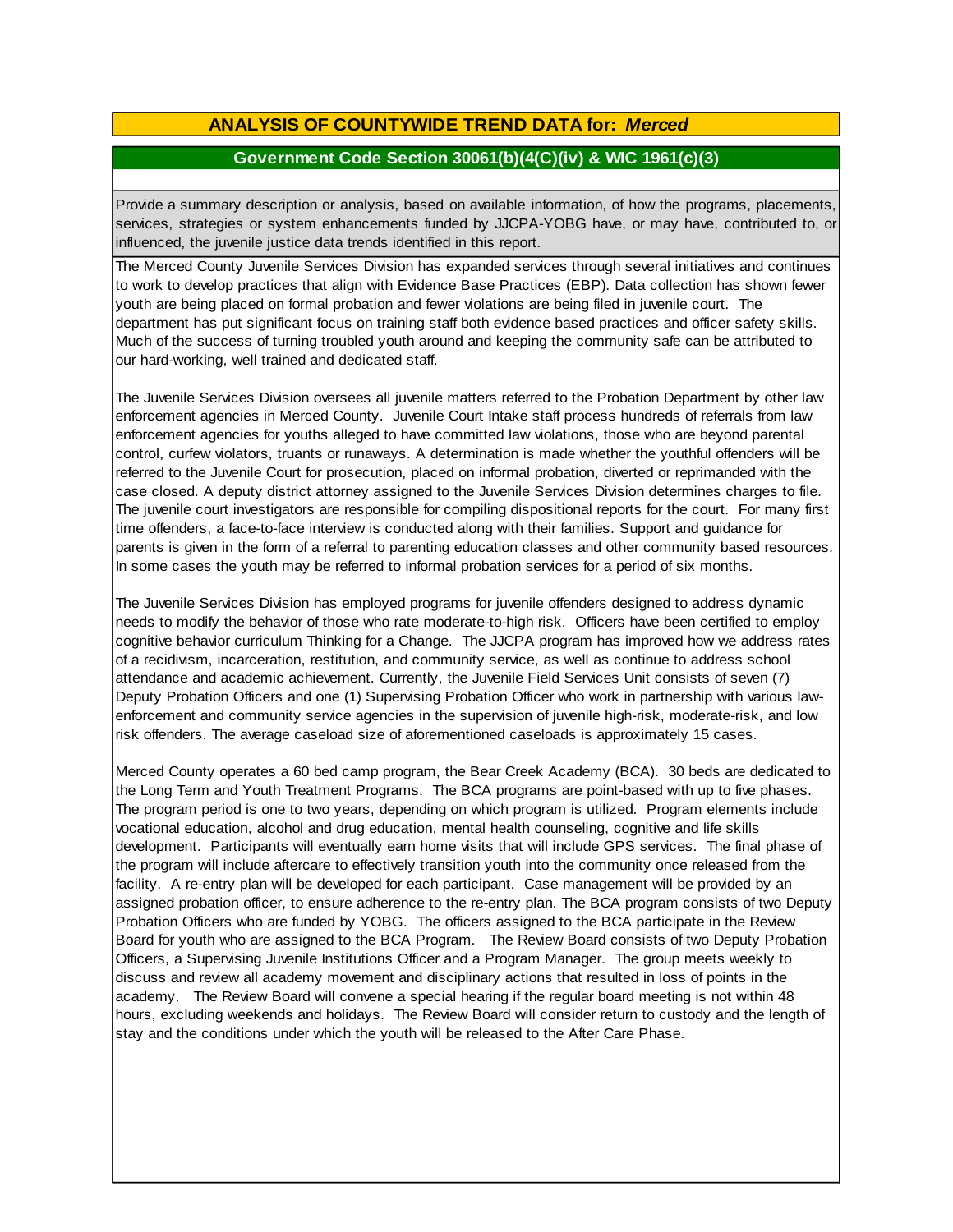#### **ACCOUNTING OF JJCPA-YOBG EXPENDITURES for:** *Merced*

Use the template(s) below to report the programs, placements, services, strategies, and/or system enhancements you funded in the preceding fiscal year. Use <sup>a</sup> separate template for each program, placement, service, strategy, or system enhancement that was supported with JJCPA and/or YOBG funds. If you need more templates than provided, copy and paste additional templates below the last Accounting of Expenditures template.

Start by indicating the name of the first program, placement, service, strategy, or system enhancement that was funded with JJCPA and/or YOBG funds last year. Next indicate the expenditure category using the drop down list provided in the Expenditure Category portion on each of the templates.

|                    | Code | <b>Expenditure Category</b>             | Code           | <b>Expenditure Category</b>                   |
|--------------------|------|-----------------------------------------|----------------|-----------------------------------------------|
| <b>Placements</b>  | 1    | Juvenile Hall                           | 5              | <b>Private Residential Care</b>               |
|                    | 2    | Ranch                                   | 6              | Home on Probation                             |
|                    | 3    | Camp                                    | $\overline{7}$ | Other Placement                               |
|                    | 4    | Other Secure/Semi-Secure Rehab Facility |                |                                               |
|                    | Code | <b>Expenditure Category</b>             | Code           | <b>Expenditure Category</b>                   |
| <b>Direct</b>      | 8    | Alcohol and Drug Treatment              | 26             | Life/Independent Living Skills                |
| <b>Services</b>    | 9    | <b>After School Services</b>            |                | Training/Education                            |
|                    | 10   | Aggression Replacement Therapy          | 27             | Individual Mental Health Counseling           |
|                    | 11   | Anger Management Counseling/Treatment   | 28             | Mental Health Screening                       |
|                    | 12   | Development of Case Plan                | 29             | Mentoring                                     |
|                    | 13   | <b>Community Service</b>                | 30             | Monetary Incentives                           |
|                    | 14   | Day or Evening Treatment Program        | 31             | Parenting Education                           |
|                    | 15   | Detention Assessment(s)                 | 32             | Pro-Social Skills Training                    |
|                    | 16   | <b>Electronic Monitoring</b>            | 33             | <b>Recreational Activities</b>                |
|                    | 17   | <b>Family Counseling</b>                | 34             | Re-Entry or Aftercare Services                |
|                    | 18   | <b>Functional Family Therapy</b>        | 35             | Restitution                                   |
|                    | 19   | Gang Intervention                       | 36             | Restorative Justice                           |
|                    | 20   | Gender Specific Programming for Girls   | 37             | Risk and/or Needs Assessment                  |
|                    | 21   | Gender Specific Programming for Boys    | 38             | <b>Special Education Services</b>             |
|                    | 22   | <b>Group Counseling</b>                 | 39             | Substance Abuse Screening                     |
|                    | 23   | Intensive Probation Supervision         | 40             | <b>Transitional Living Services/Placement</b> |
|                    | 24   | Job Placement                           | 41             | Tutoring                                      |
|                    | 25   | Job Readiness Training                  | 42             | Vocational Training                           |
|                    |      |                                         | 43             | <b>Other Direct Service</b>                   |
|                    | Code | <b>Expenditure Category</b>             | Code           | <b>Expenditure Category</b>                   |
| Capacity           | 44   | Staff Training/Professional Development | 48             | <b>Contract Services</b>                      |
| Building/          | 45   | <b>Staff Salaries/Benefits</b>          | 49             | <b>Other Procurements</b>                     |
| <b>Maintenance</b> | 46   | Capital Improvements                    | 50             | Other                                         |
| <b>Activities</b>  | 47   | Equipment                               |                |                                               |

#### **List of Expenditure Categories and Associated Numerical Codes**

For each program, placement, service, strategy, or system enhancement, record actual expenditure details for the preceding fiscal year. Expenditures will be categorized as coming from one or more of three funding sources - JJCPA funds, YOBG funds, and other funding sources (local, federal, other state, private, etc.). Be sure to report all JJCPA and YOBG expenditures for the preceding fiscal year irrespective of the fiscal year during which the funds were allocated. Definitions of the budget line items are provided on the next page.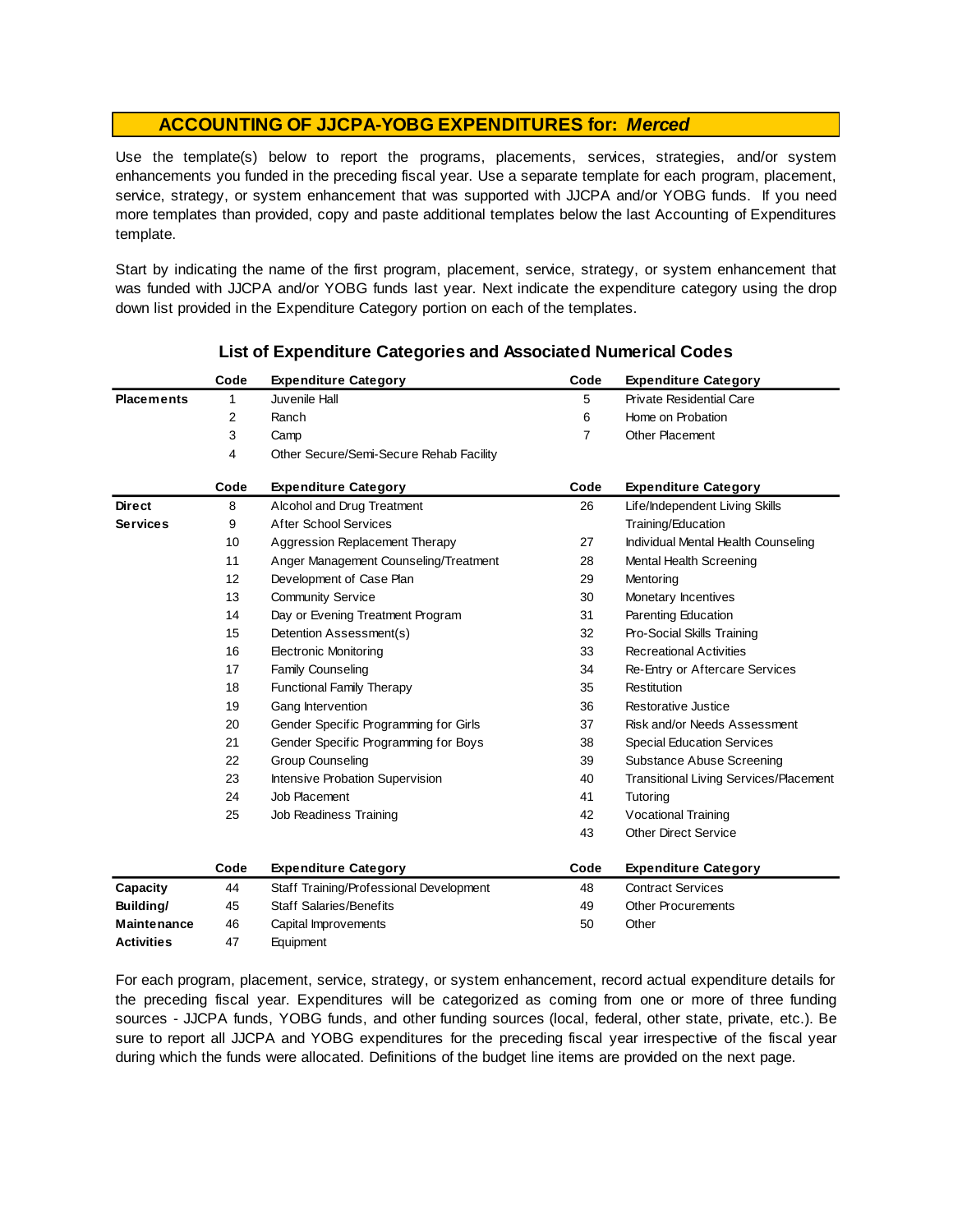#### **ACCOUNTING OF JJCPA-YOBG EXPENDITURES for:** *Merced*

**Salaries and Benefits** includes all expenditures related to paying the salaries and benefits of county probation (or other county department) employees who were directly involved in grant-related activities.

**Services and Supplies** includes expenditures for services and supplies necessary for the operation of the project (e.g., lease payments for vehicles and/or office space, office supplies) and/or services provided to participants and/or family members as part of the project's design (e.g., basic necessities such as food, clothing, transportation, and shelter/housing; and related costs).

**Professional Services** includes all services provided by individuals and agencies with whom the County contracts. The county is responsible for reimbursing every contracted individual/agency.

**Community-Based Organizations (CBO)** includes all expenditures for services received from CBO's. *NOTE* : *I f you use JJCPA and/or YOBG funds t o contract with <sup>a</sup> CBO, report that expenditure on this line item rather than on the Professional Services line item.*

**Fixed Assets/Equipment** includes items such as vehicles and equipment needed to implement and/or operate the program, placement, service, etc. (e.g., computer and other office equipment including furniture).

**Administrative Overhead** includes all costs associated with administration of the program, placement, service, strategy, and/or system enhancement being supported by JJCPA and/or YOBG funds.

Use the space below the budget detail to provide a narrative description for each program, placement, service, strategy, and/or system enhancement that was funded last year. *To do so, double click on the response box provided for this purpose.* 

Repeat this process as many times as needed to fully account for all programs, placements, services, strategies, and systems enhancements that were funded with JJCPA and/or YOBG during the last fiscal year. Keep in mind that this full report will be posted on the BSCC website in accordance with state law.